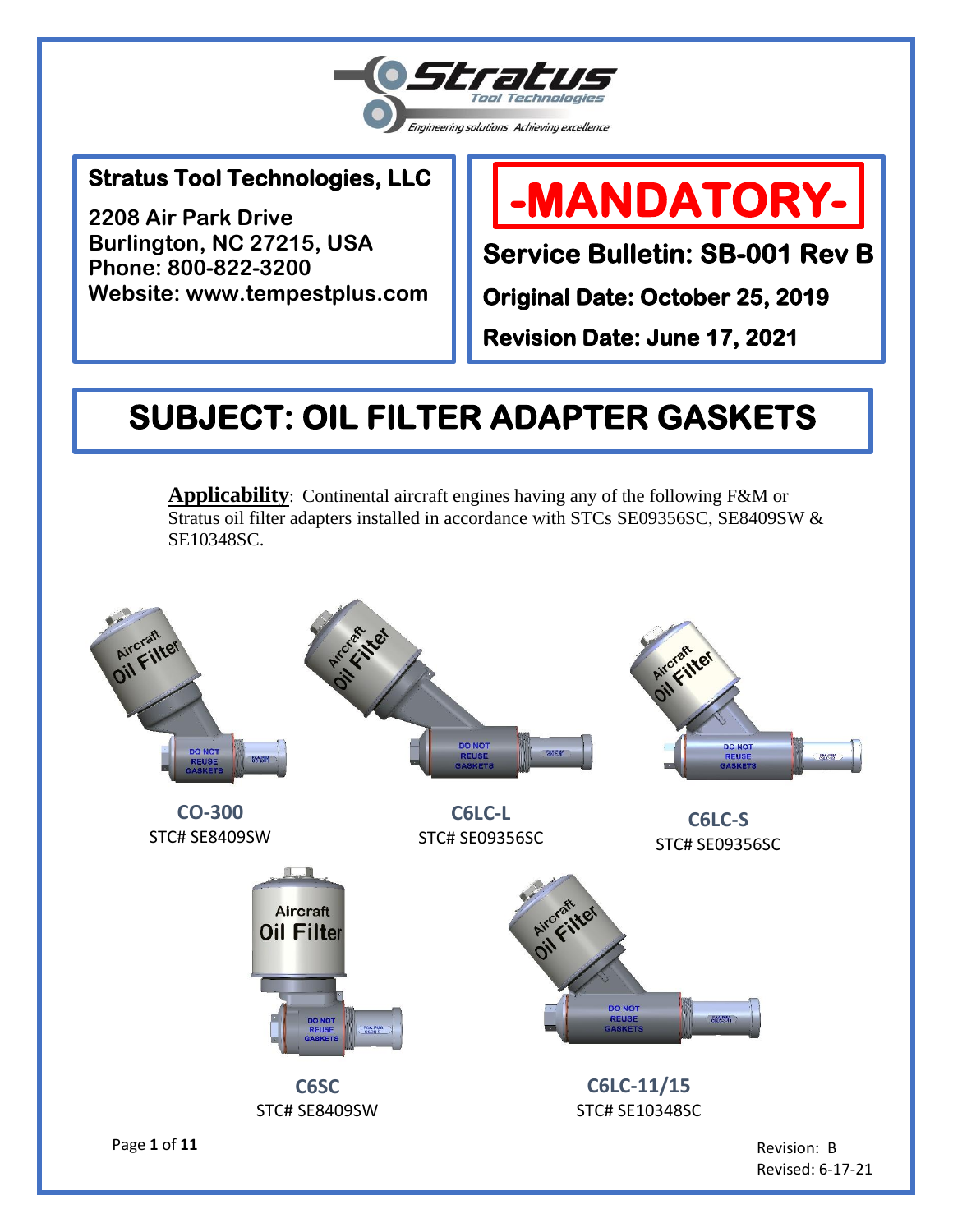

| <b>AIRCRAFT</b>                                                                                                           |                                                                                                                                                                             |                                                                                                                                                                |                                                                                                                                           |                                                          |  |  |
|---------------------------------------------------------------------------------------------------------------------------|-----------------------------------------------------------------------------------------------------------------------------------------------------------------------------|----------------------------------------------------------------------------------------------------------------------------------------------------------------|-------------------------------------------------------------------------------------------------------------------------------------------|----------------------------------------------------------|--|--|
| $CO-300$<br>(STC) SE8409SW<br><b>Beechcraft Bonanza</b><br>Beechcraft Debonair<br>Cessna 170, 172<br>Globe Swift<br>Maule | C6LC-L<br>(STC) SE09356SC<br><b>Beechcraft Bonanza</b><br>Beechcraft Debonair<br>Cessna 205, 206, 207, 210,<br>310<br>Grumman Widgeon<br>Meyers<br>Navion<br>Twin Commander | C6LC-S<br>(STC) SE09356SC<br><b>Beechcraft Bonanza</b><br>Beach Baron (Model 55)<br><b>Beechcraft Debonair</b><br>Bellanca Viking<br>Cessna 180, 182, 185, 188 | C6SC<br>(STC) SE8409SW<br>Cessna 172 Hawk XP, 175,<br>336 & 337<br>Maule<br>Mooney M20-K<br>Piper Seneca II<br>Piper Turbo Arrow III & IV | C6LC-11/15<br>(STC) SE10348SC<br>Cessna L-19 Bird<br>Dog |  |  |
| <b>ENGINES</b>                                                                                                            |                                                                                                                                                                             |                                                                                                                                                                |                                                                                                                                           |                                                          |  |  |
| C-125 Series<br>C-145 Series<br>O-300 Series                                                                              | O-470 Series<br>(Sand Cast Crankcase Only)<br>IO-470 Series<br>IO-520 Series<br>IO-550 Series<br>TSIO-520 Series                                                            | O-470 Series<br>(Sand Cast Crankcase Only)<br>IO-470 Series<br>IO-520 Series<br>IO-550 Series<br>TSIO-520 Series                                               | GO-300 Series<br>IO-360 Series<br>TSIO-360 Series                                                                                         | $O-470-11$<br>$O-470-15$                                 |  |  |

 $\mathfrak{D}$ 

| <b>ITEM NO.</b> | <b>NOMENCLATURE</b>   | <b>OTY</b> |  |
|-----------------|-----------------------|------------|--|
|                 | <b>SLEEVE</b>         |            |  |
|                 | <b>SPOOL</b>          |            |  |
|                 | <b>COPPER GASKET*</b> |            |  |
|                 |                       |            |  |

\*AN900-28 copper gaskets are used on all models except model C6LC-11/15 which uses AN900-29 copper gaskets.



 $\overline{3}$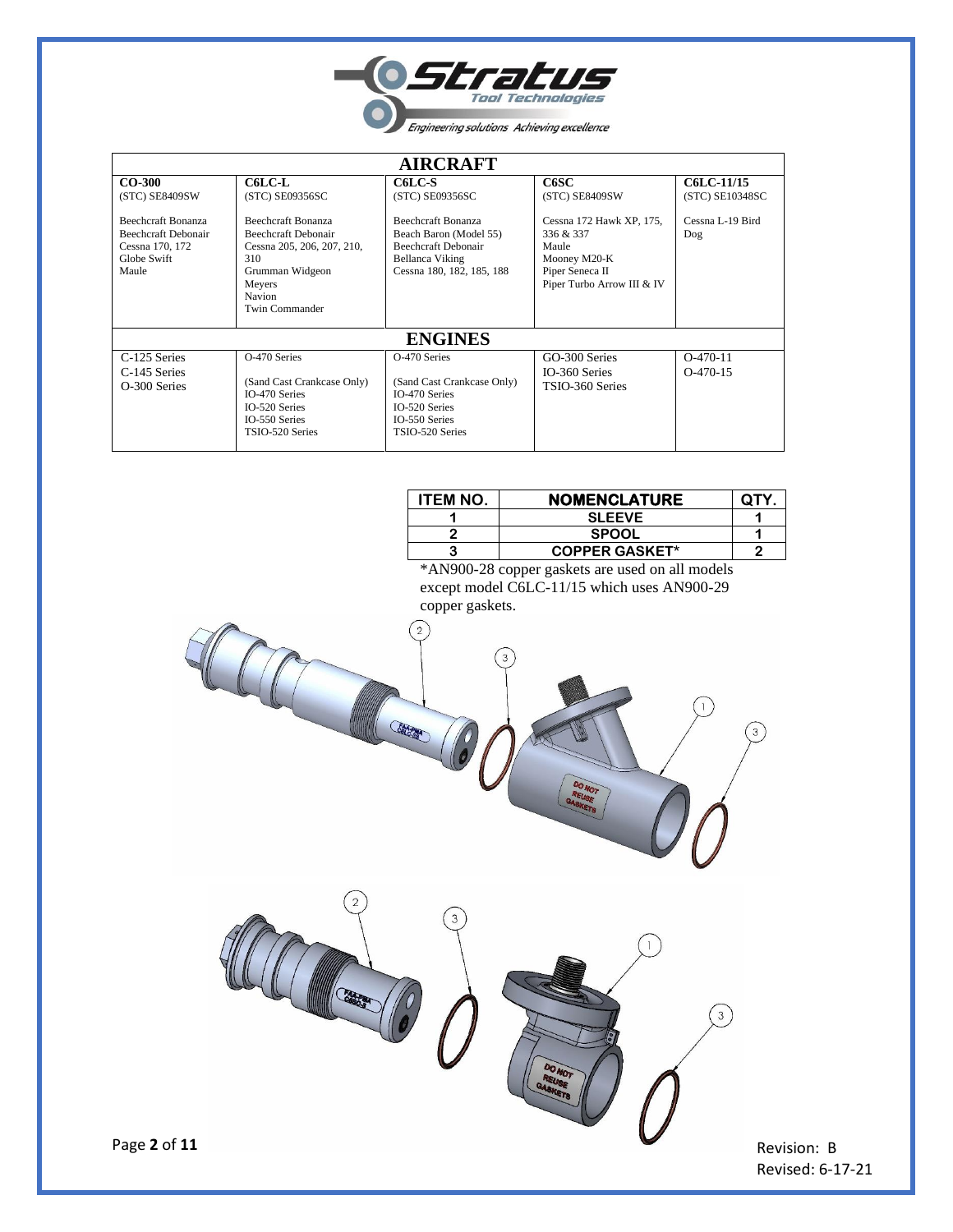

#### **Reason for Revision**

- a) require the removal of all fiber gaskets and,
- b) add lubrication to spool, sleeve, and top copper gasket during installation of the oil filter adapter.

**Background**: Due to reports of oil leakage at the fiber gasket on some spin-on oil filter adapters (the adapter), the inspections and procedures addressed in this bulletin must be accomplished.

Improper installation, improper maintenance (including, but not limited to failure to identify and eliminate oil leaks), and/or the use of fiber gaskets or re-use of copper gaskets can result in an oil leak and the loss of engine oil. Insufficient engine oil may result in partial or complete loss of engine power.

This bulletin emphasizes the importance of carefully following the Installation Instructions (dated 2/21/2020 or later) and ICA (dated 3/05/2020 or later) and the need for adequate maintenance to ensure that the adapter is not leaking and is properly and securely installed. The most up-to-date, model-specific Installation Instructions and ICAs are readily available at: [TempestPlus.com/products/oil-filter-adapters/](https://tempestplus.com/product/oil-filter-adapters/)

**Compliance Time**: The inspections and instructions described in this bulletin must be accomplished within the next 10 flight hours, annual inspection, or 100-hour inspection, whichever occurs first. If discrepancies are discovered during these inspections, they must be rectified before further flight.

After the inspections and instructions described in Paragraphs 1, 2, 3 (a thru f), 4, 5, 6 and 7 are accomplished, the aircraft may be approved for return to service with respect to the issues addressed by this bulletin.

#### **Compliance Instructions:**

- 1. Inspect the oil filter adapter for the presence of a fiber gasket and, if found, proceed directly to Paragraph 4.
- 2. Using a bright light and mirror, inspect the adapter for leaks, seepage, gasket damage, and security. If any oil leaks or seepage (however slight), copper gasket displacement, adapter looseness, or other defect(s) are discovered, proceed directly to Paragraph 4. Note: Oil and dirt stains on the engine accessory case/oil pump housing adjacent to the adapter may indicate seeping or leaking gaskets.
- 3. If NO fiber gasket, oil leaks or seepage, however slight, gasket damage, looseness, or other discrepancies are discovered: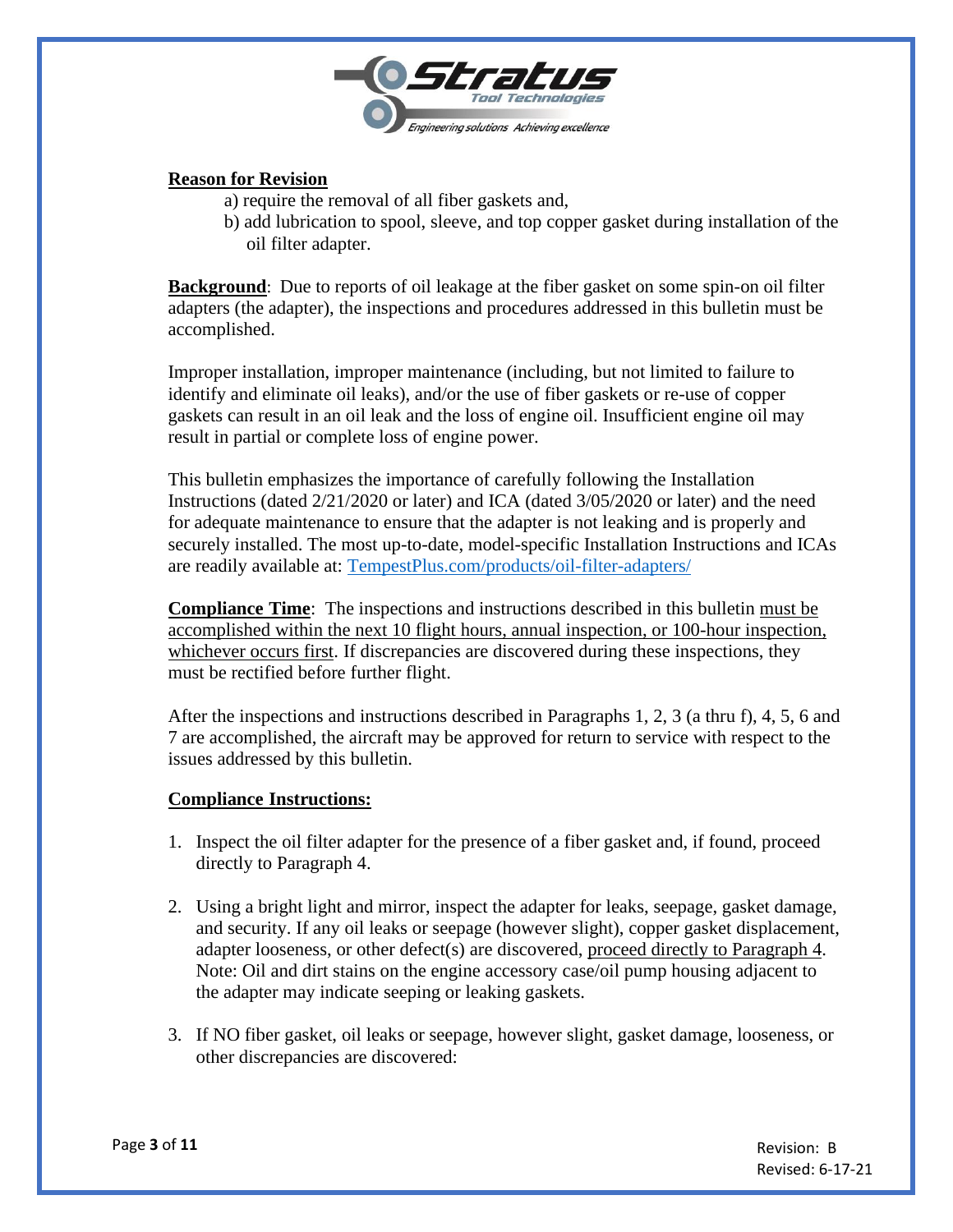

a. Use a fine point felt pen to make a match mark on the sleeve and oil pump housing as shown in Figure 1. While standing beside the aircraft, grasp the oil filter and, using the filter as a lever (or 'handle'), apply approximately 10 to 20 pounds of force in an attempt to rotate the filter sleeve in a counterclockwise direction around the spool, see Figure 2. (Note: You are not trying to unscrew the filter itself. You are trying to make the sleeve rotate about the spool). Check the match marks for movement of the sleeve. If ANY displacement of the match marks occurred and/or any movement of the sleeve, the spool, or both are detected, no matter how slight, proceed directly to Paragraph 4.





**Figure 1 Figure 2 (Pushing Down on Filter)**

b. If neither the sleeve or spool moved when tested in accordance with Paragraph 3 (a), apply a bead of Torque Seal (Cross Check ITW PRO Brand or equivalent) across the copper gasket at the sleeve/oil pump housing joining as shown below in Figure 3.



**Figure 3**

c. Check the safety-wirings (lockwires). They must be tight and run in the correct direction to prevent loosening of the parts they secure. Correct any discrepancies.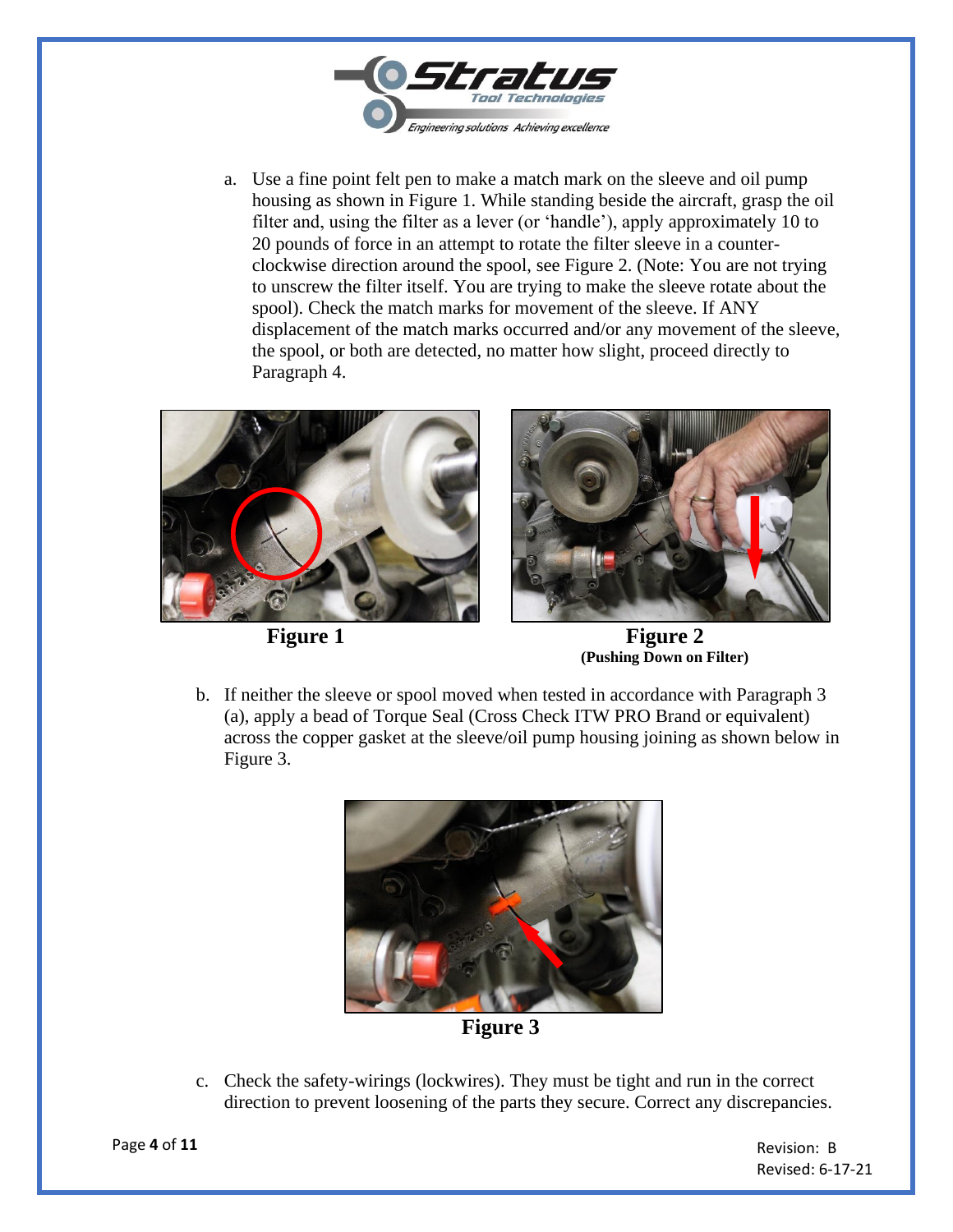

d. If there is no safety-wire securing the sleeve itself against rotation, install safetywire such that the wire will prevent the sleeve from rotating in a counterclockwise (loosening) direction, see Figure 4. Secure the safety-wire to a suitable location **on the engine**. *Do not secure any safety-wire from the adapter to the airframe.*



**Figure 4**

- e. If, during ANY inspection, the Torque Seal applied to the adapter is broken or missing, thoroughly inspect and investigate the oil filter adapter for **leaks, seepage, bulging, and security. If defects are found, make necessary repairs prior to approving the aircraft for return to service. ALWAYS INSTALL NEW COPPER GASKETS ANY TIME THE ADAPTER IS REMOVED, ADJUSTED, LOOSENED, OR REPAIRED. NEVER ATTEMPT TO CORRECT AN ADAPTER OIL LEAK OR LOOSE SLEEVE BY TIGHTENING THE SPOOL ON USED GASKETS.**
- f. Replace broken or missing Tamper Seal before approving the aircraft for return to service.
- 4. **Remove the adapter from the engine.** Cut and remove the safety-wire as necessary. Then, unscrew the spool from the engine oil pump housing and remove the adapter. Tag the aircraft "OUT OF SERVICE – DO NOT FLY" until appropriate repairs are accomplished.
- 5. Reinstall the oil filter adapter in accordance with the model-specific Installation Instructions (dated 2/21/2020 or later) and ICA (dated 3/05/2020 or later) applicable to your model oil filter adapter. It is imperative that the instructions in the Installation Instructions and ICA be followed. **Note: Stratus Tool Technologies has discontinued the use of fiber gaskets. Only copper gaskets are approved for initial installation or reinstallation of F&M or Stratus Tool Technologies oil filter adapters.**

**SAFETY- WIRE** securing the body itself against CCW rotation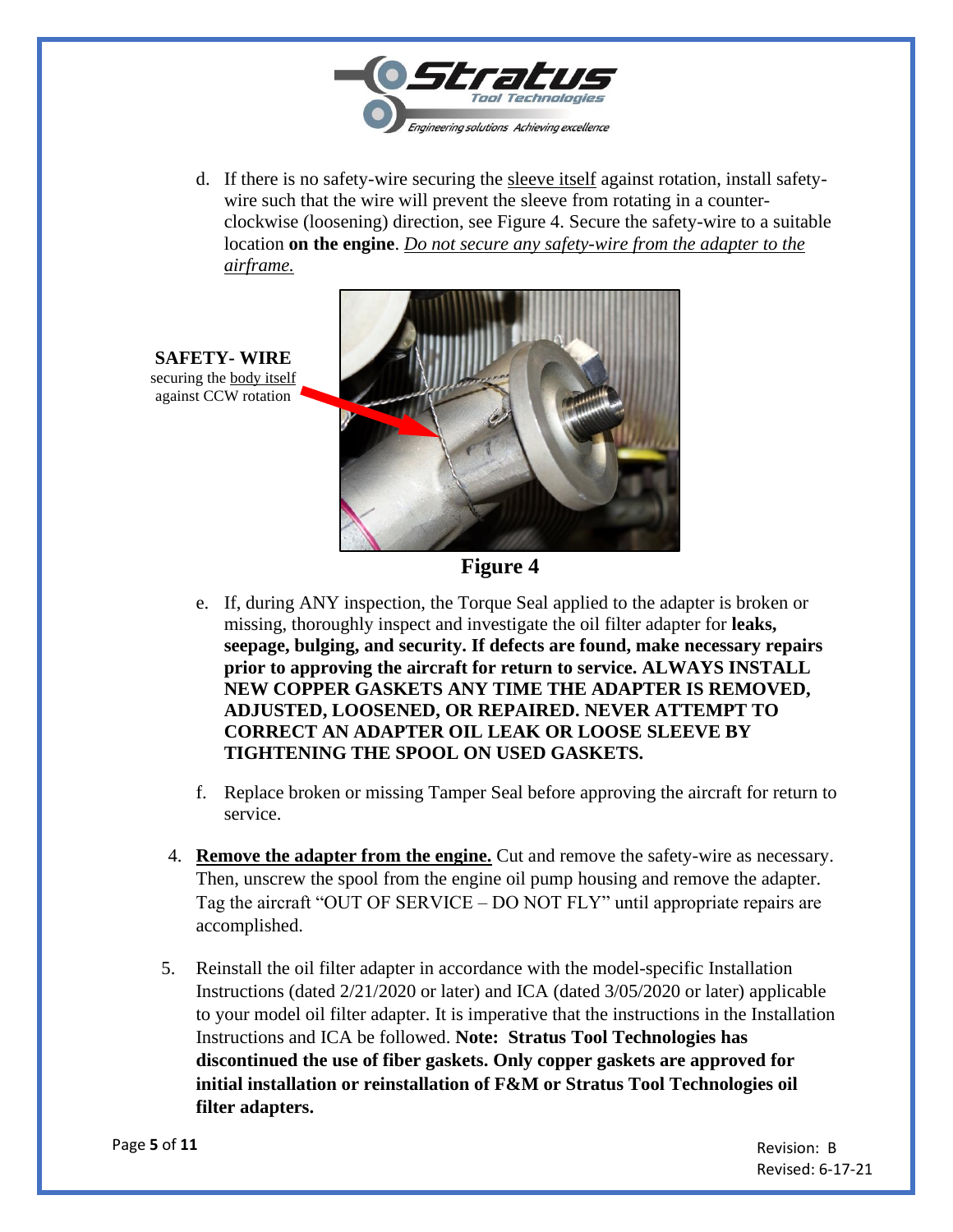

6. The following information is provided to assist you in carrying out the instructions in the Installation Instructions, ICA, and this Service Bulletin.

In conjunction with the latest FAA approved installation instructions (dated 2/21/2020 or later) and FAA accepted ICA (dated 3/05/2020 or later), the following inspection and verification steps are recommended:

| Occurrence               | <b>Recommended Action</b>                                                                                                                                                                                                                                                                                                                                                  |  |  |
|--------------------------|----------------------------------------------------------------------------------------------------------------------------------------------------------------------------------------------------------------------------------------------------------------------------------------------------------------------------------------------------------------------------|--|--|
| Each oil change          | When inspecting the oil filter adapter for oil seepage per step 4.a                                                                                                                                                                                                                                                                                                        |  |  |
|                          | of Stratus Tool Technologies, LLC ICA ST001, also perform the                                                                                                                                                                                                                                                                                                              |  |  |
| Each 100-hour or annual  | following inspection to verify gasket integrity and installed                                                                                                                                                                                                                                                                                                              |  |  |
| inspection               | location:                                                                                                                                                                                                                                                                                                                                                                  |  |  |
|                          |                                                                                                                                                                                                                                                                                                                                                                            |  |  |
| Any time the adapter is  | Inspect the adapter installation for signs of oil leakage,<br>a.                                                                                                                                                                                                                                                                                                           |  |  |
| removed or installed     | displaced gaskets, looseness, damage or other anomalies.<br>If any defects are found, replace both gaskets with new<br>copper gaskets prior to further flight in accordance with<br>the applicable Stratus Tool Technologies installation<br>instructions dated 2/21/2020 or later. DO NOT INSTALL<br>OR REUSE A FIBER GASKET in any F&M or Stratus<br>oil filter adapter. |  |  |
| Following any oil filter | Check and verify per step 4.d of Stratus Tool Technologies, LLC                                                                                                                                                                                                                                                                                                            |  |  |
| installation             | ICA ST001 "that the sleeve will not rotate around the oil transfer                                                                                                                                                                                                                                                                                                         |  |  |
|                          | spool when approximately 10 to 20 pounds of force is applied to                                                                                                                                                                                                                                                                                                            |  |  |
|                          | an oil filter mounted on the adapter in a manner that would tend                                                                                                                                                                                                                                                                                                           |  |  |
|                          | to rotate the sleeve around the spool"                                                                                                                                                                                                                                                                                                                                     |  |  |
|                          | If the sleeve rotates around the spool, replace both copper gaskets                                                                                                                                                                                                                                                                                                        |  |  |
|                          | and reinstall the adapter in accordance with the current applicable                                                                                                                                                                                                                                                                                                        |  |  |
|                          | Stratus Tool Technologies installation instructions.                                                                                                                                                                                                                                                                                                                       |  |  |
|                          |                                                                                                                                                                                                                                                                                                                                                                            |  |  |

**NOTE: Whenever tightening the spool to 65 ft-lbs of torque, ensure the gaskets and sleeve do not rotate around the spool, as damage may occur to the gaskets. If this occurs, replace both gaskets and reinstall per the appropiate installation instructions.**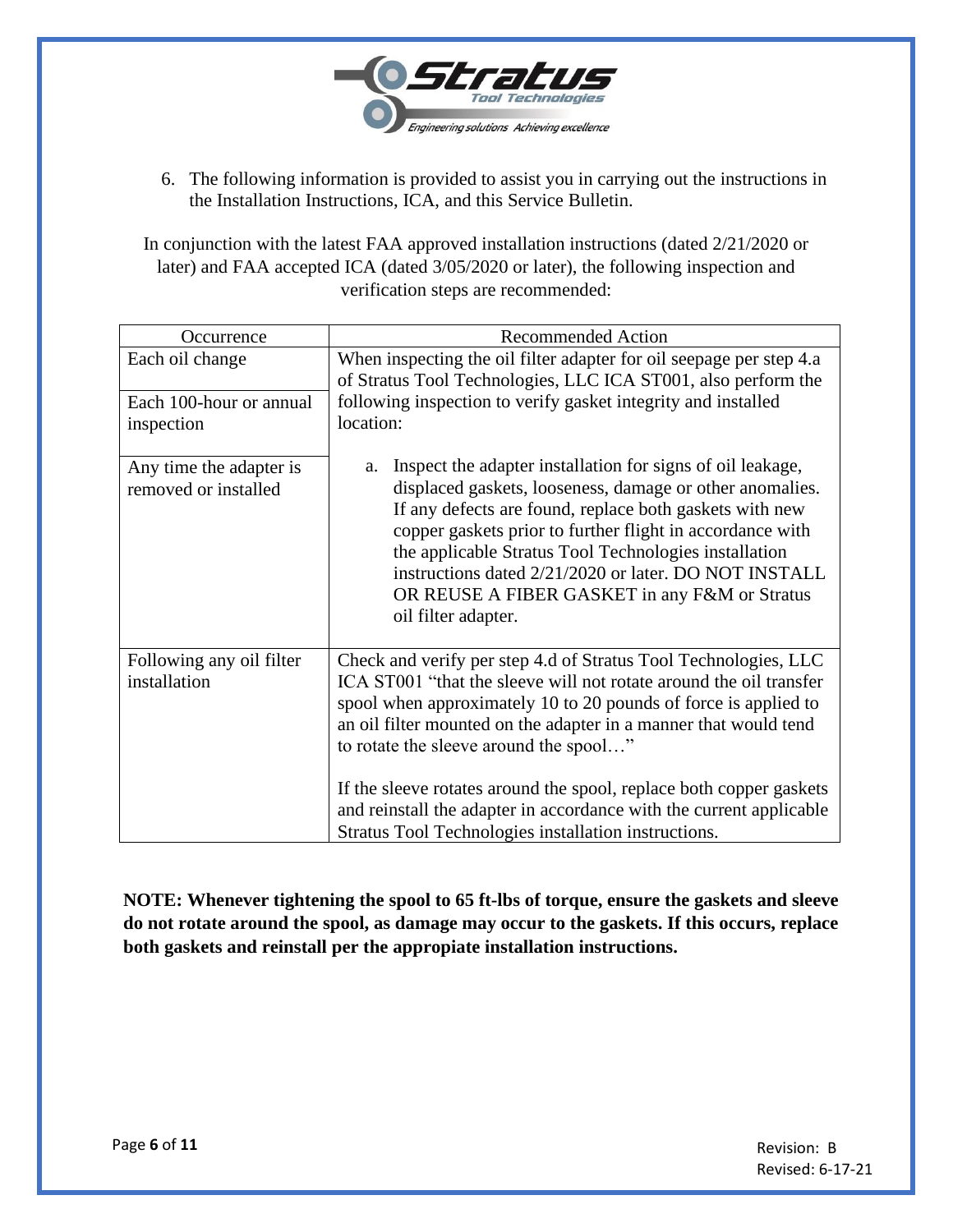

Throughly clean the threads of the oil pump housing, see Figure 5. (You may need to dip or siphon excess oil from the oil pump housing to facilitate cleaning the oil pump housing threads). Lubricate the threads with clean engine oil.

Lubricate the large diameters and under the flange of the spool with clean engine oil as shown in Figure 6.

Lubricate the inside diameter and top surface of the sleeve with clean engine oil as shown in Figure 7.



**Figure 5 Figure 6 Figure 7 Figure 7 Figure 7** 



Lubericate one copper gasket with engine oil and install it onto the spool with the split side of the gasket turned away from the spool's flange, see Figure 8.

Slide the spool through the sleeve's bore and place the second copper gasket on the spool with the split side of the gasket away from the sleeve, see Figure 9.



**Figure 8 Figure 9**

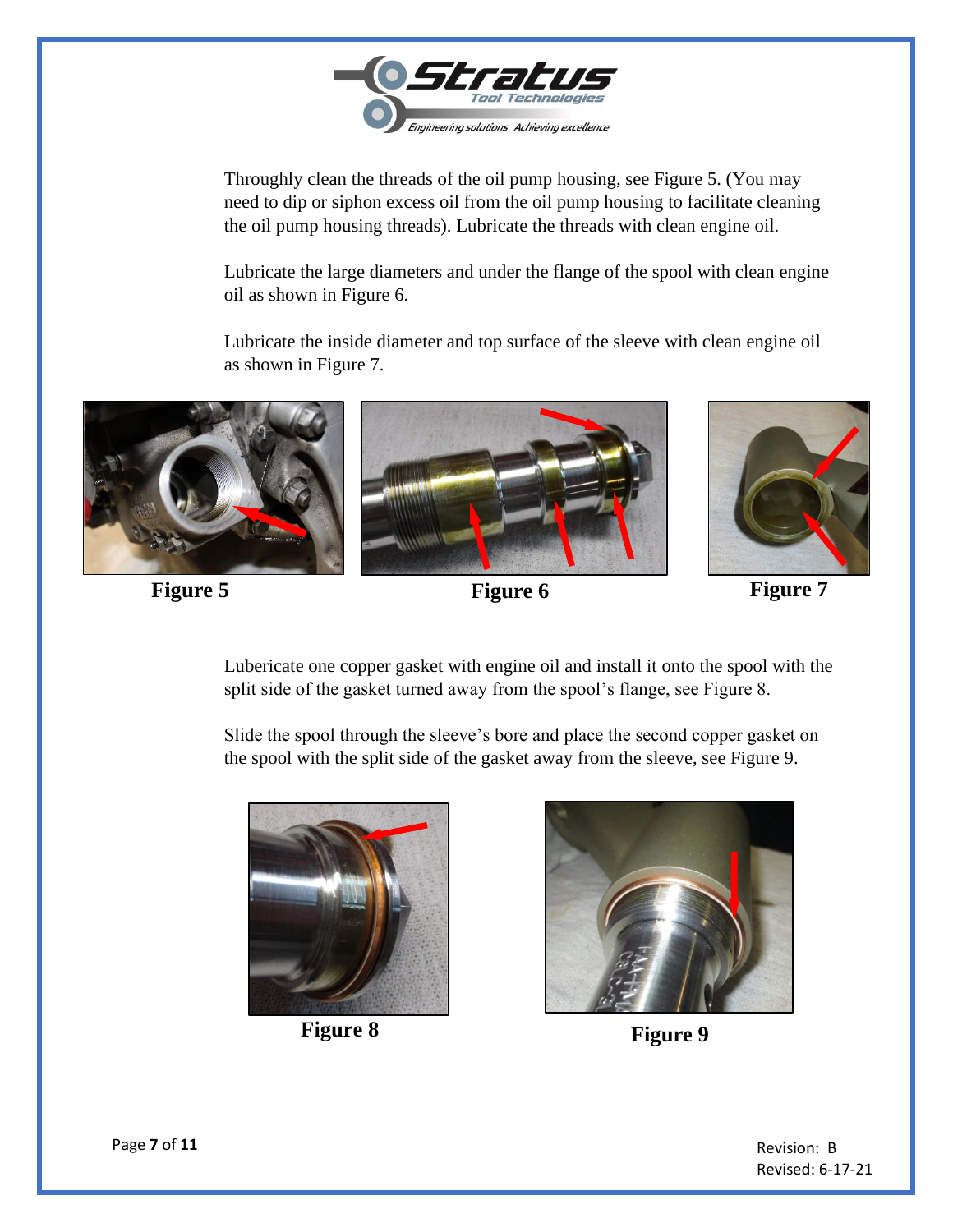

Thread the spool into the oil pump housing, when the adapter is ready to be tightened, use a fine point felt pen to make a match mark on the sleeve and oil pump housing as shown in Figure 10.



**Figure 10**

Fabricate a wooden block/wedge that will fit snugly between the oil filter mount flange and an adjacent structurally sound part of the engine or airframe that is competent to resist the turning forces encountered when tightening the spool. Place the block so that as the spool is tightened, the sleeve cannot rotate with the spool. See the exemplar arrangement in Figures 11 and 12.



**Figure 11 Figure 12** 

Note: Because the oil filter adapters are used on many different aircraft, the block/wedge arrangement will be different in different aircraft.

With the block in place, tighten the spool to 65 ft-lbs torque. If the match marks misalign by more than 1/32 inch after tightening the spool, i.e., the sleeve has moved relative to the oil pump housing, remove the adapter assembly from the engine as previously described. Replace both gaskets with new copper gaskets, relube the sleeve, spool, and top gasket with engine oil as shown in figures 6 and 7 and reinstall the adapter in accordance with the instructions contained in the Installation Instructions and ICA applicable to your model adapter.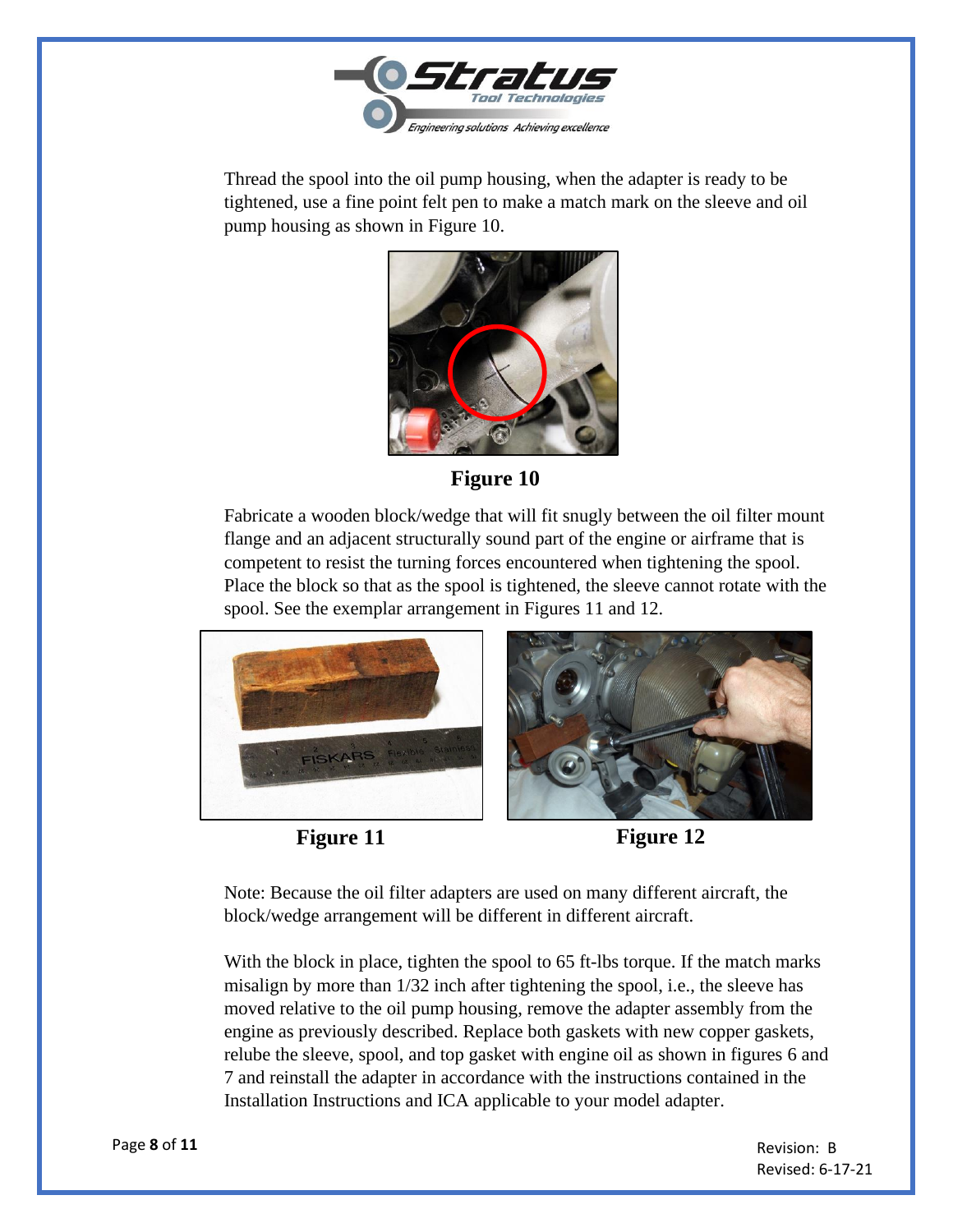

When the installation is successful, i.e., the match marks are aligned within limits, and the spool is tightened to 65 ft-lbs torque, safety-wire the:

- a. spool to the engine (Figure 13) and,
- b. the sleeve to the engine. Wrap the wire around the sleeve in such a manner that the sleeve cannot turn counter-clockwise, see Figure 14.

Install the oil filter. Tighten it to the torque recommended by the filter manufacturer. Safety-wire the filter to the safety-wire tab on the sleeve, see Figure 15.

*Do not secure any safety-wire from the filter adapter or filter to the airframe*.











**Figure 15**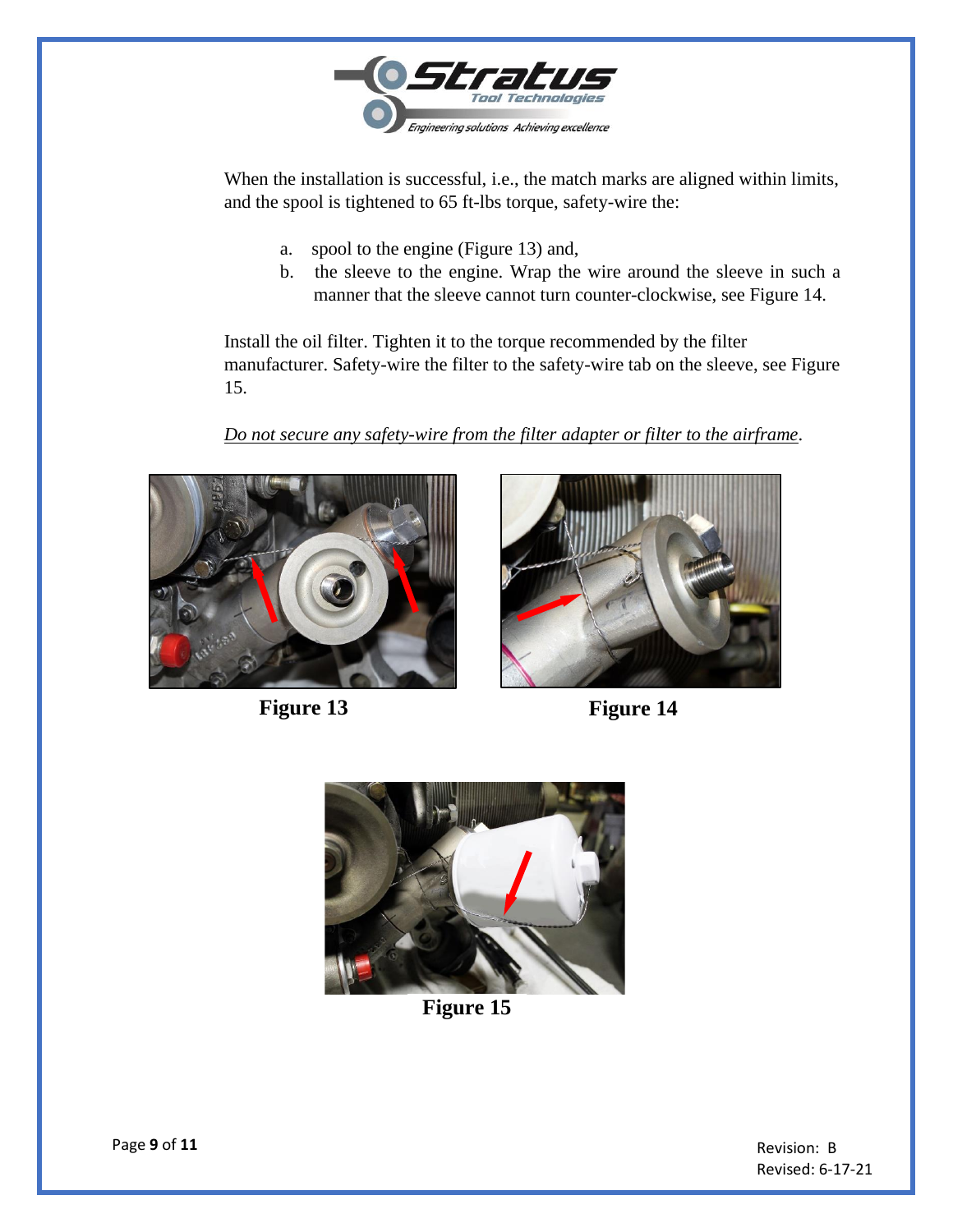

When the adapter is successfully installed, clean any residual oil from the adapter and apply a bead of Tamper Seal from the oil pump housing across the copper gasket and onto the sleeve as shown in Figure 16.



**Figure 16**

#### 7. PRIOR TO APPROVAL FOR RETURN TO SERVICE:

- a. Reinstall any airframe or engine parts removed in accordance with the airframe or engine manufacturer's instructions.
- b. Check and, if necessary, replenish the engine oil. *The filter may hold up to about one quart of oil, so check the engine oil after the leak check engine run.*
- c. Perform an engine run to check for oil leaks. Run the engine for at least 5 minutes. Stop the engine and inspect the adapter installation for leaks.
- d. Make a detailed logbook entry referencing this Service Bulletin Number SB-001 Rev B dated 5/26/21, or later revision, to memorialize the adapter installation inspections and re-installation, and/or any other work accomplished while complying with this service bulletin.